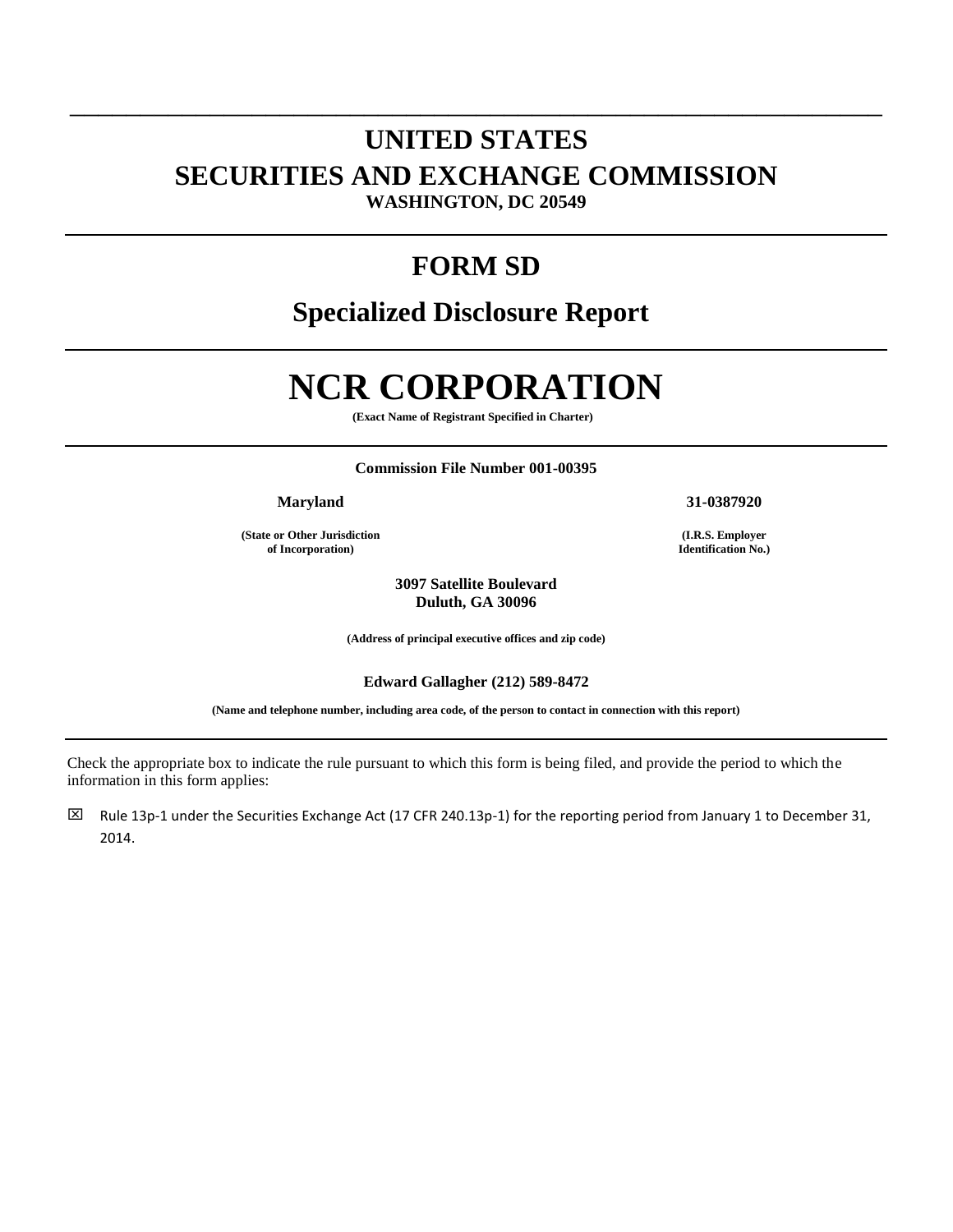#### **Section 1 – Conflict Minerals Disclosure**

#### **General**

## **Section 1 – Conflict Minerals Disclosure**

#### **Item 1.01 Conflict Minerals Disclosure and Report**

#### *Conflict Minerals Disclosure.*

NCR Corporation ("NCR" or "the Company," also referred to as "we" or "our") has reviewed its products and determined that materials, parts or components necessary to the functionality of certain of our products include the minerals listed in Section 1502 of the Dodd-Frank Wall Street Reform and Consumer Protection Act (the "Act"), which as of the date of this filing, include columbite-tantalite (also known as coltan); cassiterite; gold; wolframite; or their derivatives, tantalum, tin and tungsten ("Conflict Minerals"). While we do not source such materials directly, we have conducted in good faith a reasonable country of origin inquiry regarding those Conflict Minerals to determine whether such Conflict Minerals originated in the Democratic Republic of the Congo or an adjoining country ("Covered Countries"), or are from recycled or scrap sources (as defined in the Act). Based on our reasonable country of origin inquiry, which is an element of our due diligence program (as described in more detail in our Conflict Minerals Report), the Company is unable to conclude definitively that, during the period covered by this Form SD, no Conflict Minerals contained in our products originated in a Covered Country, except in those cases where our suppliers have disclosed to the Company that their products are conflict-free pursuant to the Conflict Free Sourcing Initiative  $(CFSI)^1$ . Accordingly, we have undertaken additional due diligence procedures in keeping with the rules adopted by the Securities and Exchange Commission pursuant to the Act and as set forth in our Conflict Minerals Report (attached here as Exhibit 1.01).

A copy of the Company's Conflict Minerals Disclosure and Report can also be found on our website at http://www.ncr.com/company/corporate-responsibility/conflict-minerals. The content of any website referred to in this Form SD is included for general information only and is not incorporated by reference in this Form SD.

#### **Item 1.02 Exhibit**

A copy of the Company's Conflict Minerals Report required by Item 1.01 is attached hereto as Exhibit 1.01.

#### **Section 2 - Exhibits**

 $\overline{a}$ 

#### **Item 2.01 Exhibits**

Exhibit 1.01 – Conflict Minerals Report as required by Items 1.01 and 1.02 of this Form SD is filed as part of this report.

<sup>&</sup>lt;sup>1</sup> CFSI is an initiative that was founded in 2008 by members of the Electronic Industry Citizenship Coalition and the Global E-Sustainability Initiative.